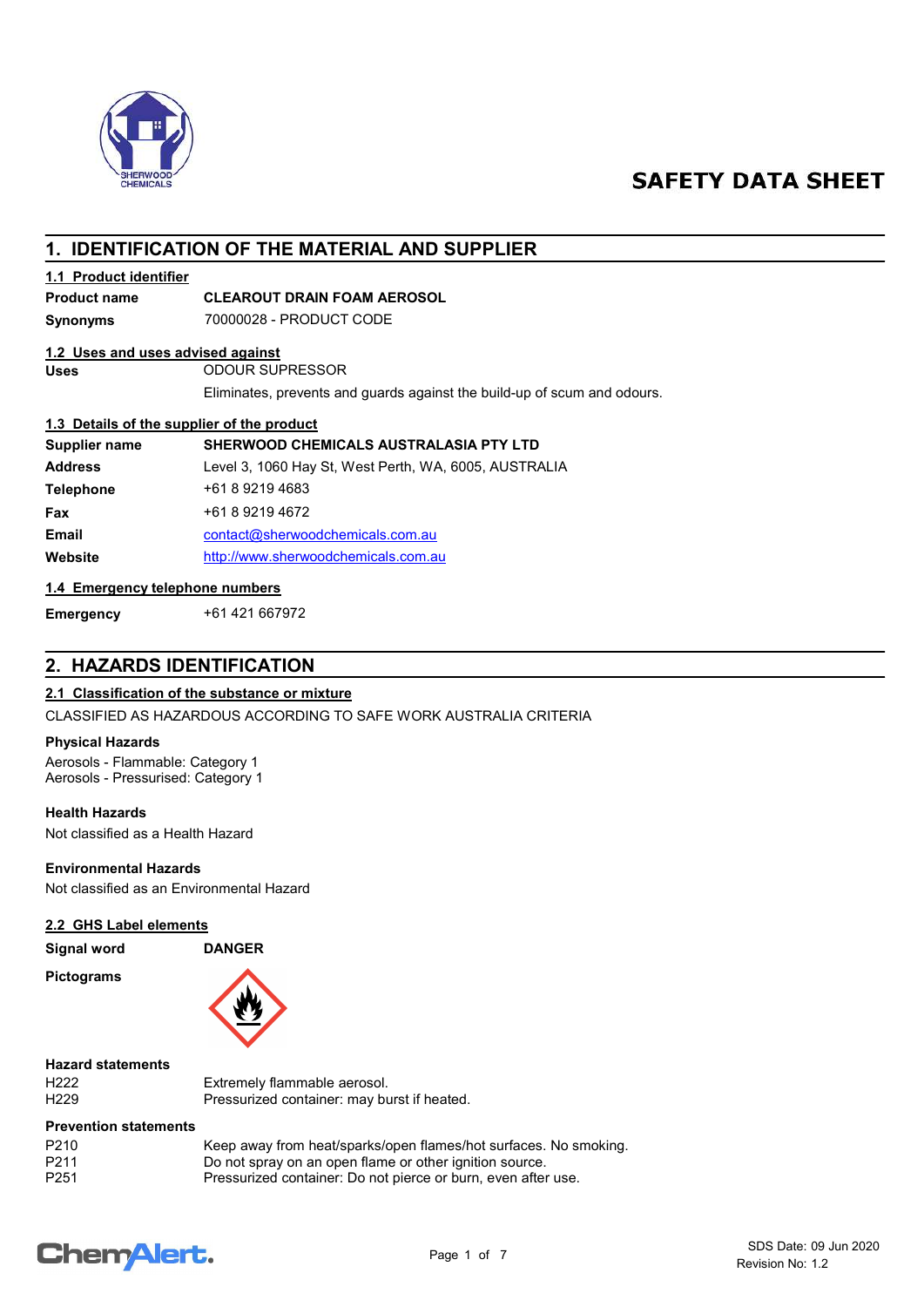### Response statements

None allocated.

### Storage statements

P410 + P412 Protect from sunlight. Do not expose to temperatures exceeding 50°C.

### Disposal statements

None allocated.

### 2.3 Other hazards

Contains enzymes. May produce an allergic reaction on prolonged contact.

# 3. COMPOSITION/ INFORMATION ON INGREDIENTS

### 3.1 Substances / Mixtures

| Ingredient                                           | <b>CAS Number</b> | <b>EC Number</b> | Content               |
|------------------------------------------------------|-------------------|------------------|-----------------------|
| PETROLEUM GASES, LIQUEFIED (<0.1%)<br>1,3-BUTADIENE) | 68476-85-7        | 270-704-2        | 5 to 15%              |
| ALCOHOLS, C12-15, ETHOXYLATED                        | 68131-39-5        | 500-195-7        | $0.1 \text{ to } 5\%$ |
| <b>SUBTILISIN</b>                                    | 9014-01-1         | 232-752-2        | 1 to $3\%$            |
| <b>WATER</b>                                         | 7732-18-5         | 231-791-2        | Remainder             |
| PROPYLENE GLYCOL (PROPANE-1,2-DIOL)                  | $57 - 55 - 6$     | 200-338-0        | 5 to 10%              |
| POLYVINYL ALCOHOL (PVA)                              | 9002-89-5         | 618-340-9        | 1 to 3%               |

# 4. FIRST AID MEASURES

### 4.1 Description of first aid measures

| Eye                         | If in eyes, hold eyelids apart and flush continuously with running water. Continue flushing until advised to<br>stop by a Poisons Information Centre, a doctor, or for at least 15 minutes.                                                                          |
|-----------------------------|----------------------------------------------------------------------------------------------------------------------------------------------------------------------------------------------------------------------------------------------------------------------|
| <b>Inhalation</b>           | If inhaled, remove from contaminated area. To protect rescuer, use a Type A (Organic vapour) respirator or<br>an Air-line respirator (in poorly ventilated areas). Apply artificial respiration if not breathing.                                                    |
| <b>Skin</b>                 | If skin or hair contact occurs, remove contaminated clothing and flush skin and hair with running water.<br>Continue flushing with water until advised to stop by a Poisons Information Centre or a doctor.                                                          |
| <b>Ingestion</b>            | For advice, contact a Poisons Information Centre on 13 11 26 (Australia Wide) or a doctor (at once). If<br>swallowed, do not induce vomiting. Ingestion is considered unlikely due to product form. Rinse mouth out<br>with water and give plenty of water to drink. |
| <b>First aid facilities</b> | Eye wash facilities and safety shower are recommended.                                                                                                                                                                                                               |

### 4.2 Most important symptoms and effects, both acute and delayed

See Section 11 for more detailed information on health effects and symptoms.

### 4.3 Immediate medical attention and special treatment needed

Treat symptomatically.

# 5. FIRE FIGHTING MEASURES

### 5.1 Extinguishing media

Dry agent, carbon dioxide or foam. Prevent contamination of drains and waterways.

### 5.2 Special hazards arising from the substance or mixture

Extremely flammable aerosol. May evolve toxic gases (carbon oxides, hydrocarbons) when heated to decomposition. Aerosol may explode at temperatures exceeding 50°C. Eliminate all ignition sources, including cigarettes, open flames, spark producing switches/tools, heaters, pilot lights, mobile phones, etc when handling. Aerosol cans may explode above 50°C.

### 5.3 Advice for firefighters

Evacuate area and contact emergency services. Toxic gases may be evolved in a fire situation. Remain upwind and notify those downwind of hazard. Wear full protective equipment including Self Contained Breathing Apparatus (SCBA) when combating fire. Use waterfog to cool intact containers and nearby storage areas.

# **ChemAlert.**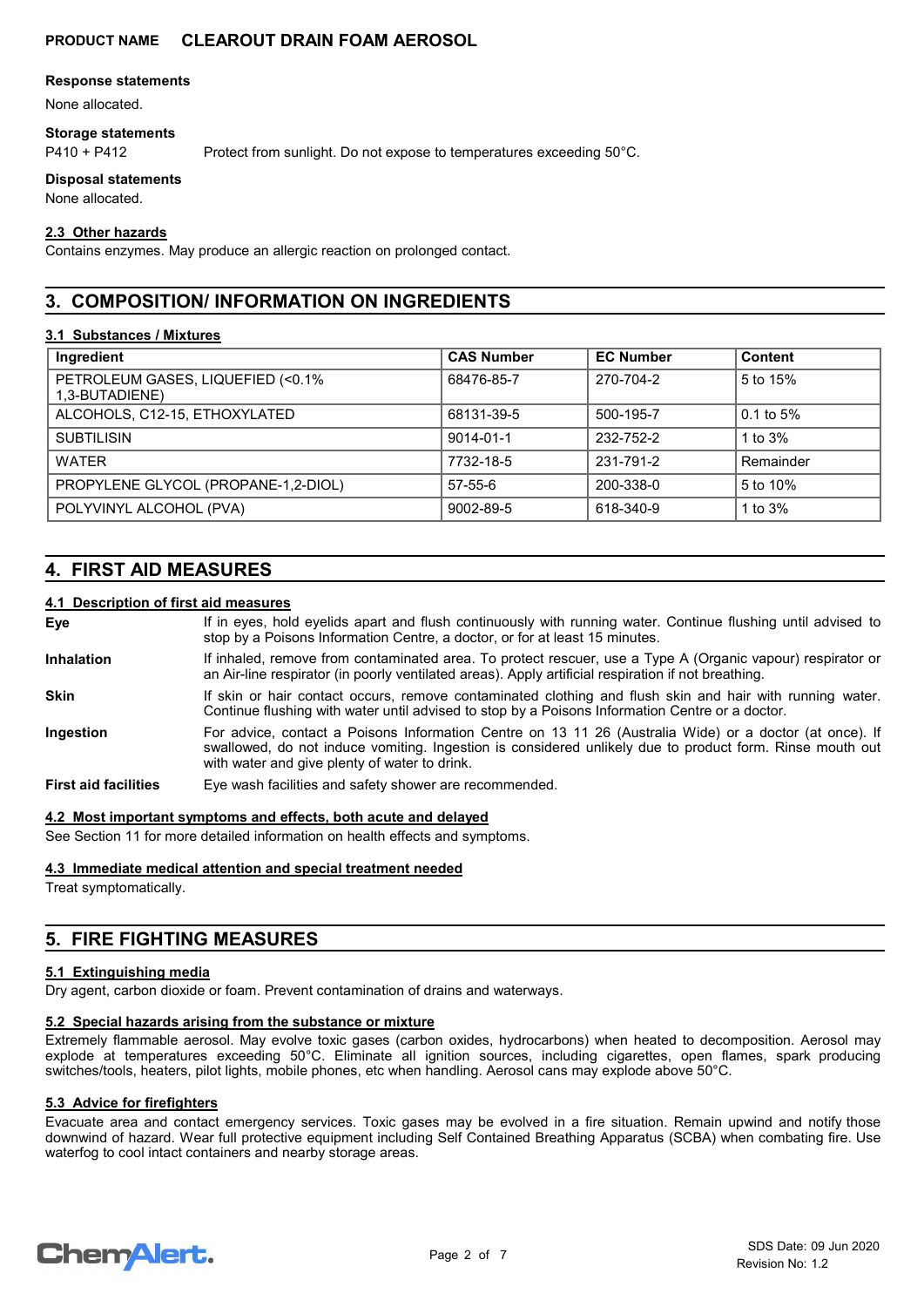### 5.4 Hazchem code

- 2YE
- 2 Fine Water Spray.<br>Y Risk of violent read
- Risk of violent reaction or explosion. Wear full fire kit and breathing apparatus. Contain spill and run-off.
- E Evacuation of people in and around the immediate vicinity of the incident should be considered.

# 6. ACCIDENTAL RELEASE MEASURES

### 6.1 Personal precautions, protective equipment and emergency procedures

Wear Personal Protective Equipment (PPE) as detailed in section 8 of the SDS. Clear area of all unprotected personnel. Ventilate area where possible.

### 6.2 Environmental precautions

If a spill occurs, prevent product from entering waterways.

### 6.3 Methods of cleaning up

Contain spillage, then cover / absorb spill with non-combustible absorbent material (vermiculite, sand, or similar), collect and place in suitable containers for disposal.

### 6.4 Reference to other sections

See Sections 8 and 13 for exposure controls and disposal.

# 7. HANDLING AND STORAGE

### 7.1 Precautions for safe handling

Before use carefully read the product label. Use of safe work practices are recommended to avoid eye or skin contact and inhalation. Observe good personal hygiene, including washing hands before eating. Prohibit eating, drinking and smoking in contaminated areas.

### 7.2 Conditions for safe storage, including any incompatibilities

Store in a cool (< 50°C), dry, well ventilated area, removed from incompatible substances, heat or ignition sources and foodstuffs. Ensure aerosol containers/ cans are adequately labelled, protected from physical damage and sealed when not in use. Check regularly for damaged/ leaking containers. Large storage areas should have appropriate fire protection systems.

### 7.3 Specific end uses

No information provided.

# 8. EXPOSURE CONTROLS / PERSONAL PROTECTION

### 8.1 Control parameters

### Exposure standards

| Ingredient                                     | Reference | <b>TWA</b> |                   | <b>STEL</b>     |                   |
|------------------------------------------------|-----------|------------|-------------------|-----------------|-------------------|
|                                                |           | ppm        | mq/m <sup>3</sup> | ppm             | mg/m <sup>3</sup> |
| Liquefied petroleum gas (LPG)                  | SWA [AUS] | 1000       | 1800              | 1000            | 1800              |
| Propane-1,2-diol (particulates only)           | SWA [AUS] | --         | 10                | $-$             | $\qquad \qquad$   |
| Propane-1,2-diol (total vapour & particulates) | SWA [AUS] | 150        | 474               | $\qquad \qquad$ | $\sim$            |
| <b>Subtilisins</b>                             | SWA [AUS] | $- -$      | 6E-5 (Peak)       | $- -$           | $- -$             |

### Biological limits

No biological limit values have been entered for this product.

### 8.2 Exposure controls

Avoid inhalation. Use in well ventilated areas. Where an inhalation risk exists, mechanical explosion proof extraction ventilation is recommended. Flammable vapours may accumulate in poorly ventilated or confined areas. Vapours are heavier than air and may travel some distance to an ignition source and flash back. Engineering controls

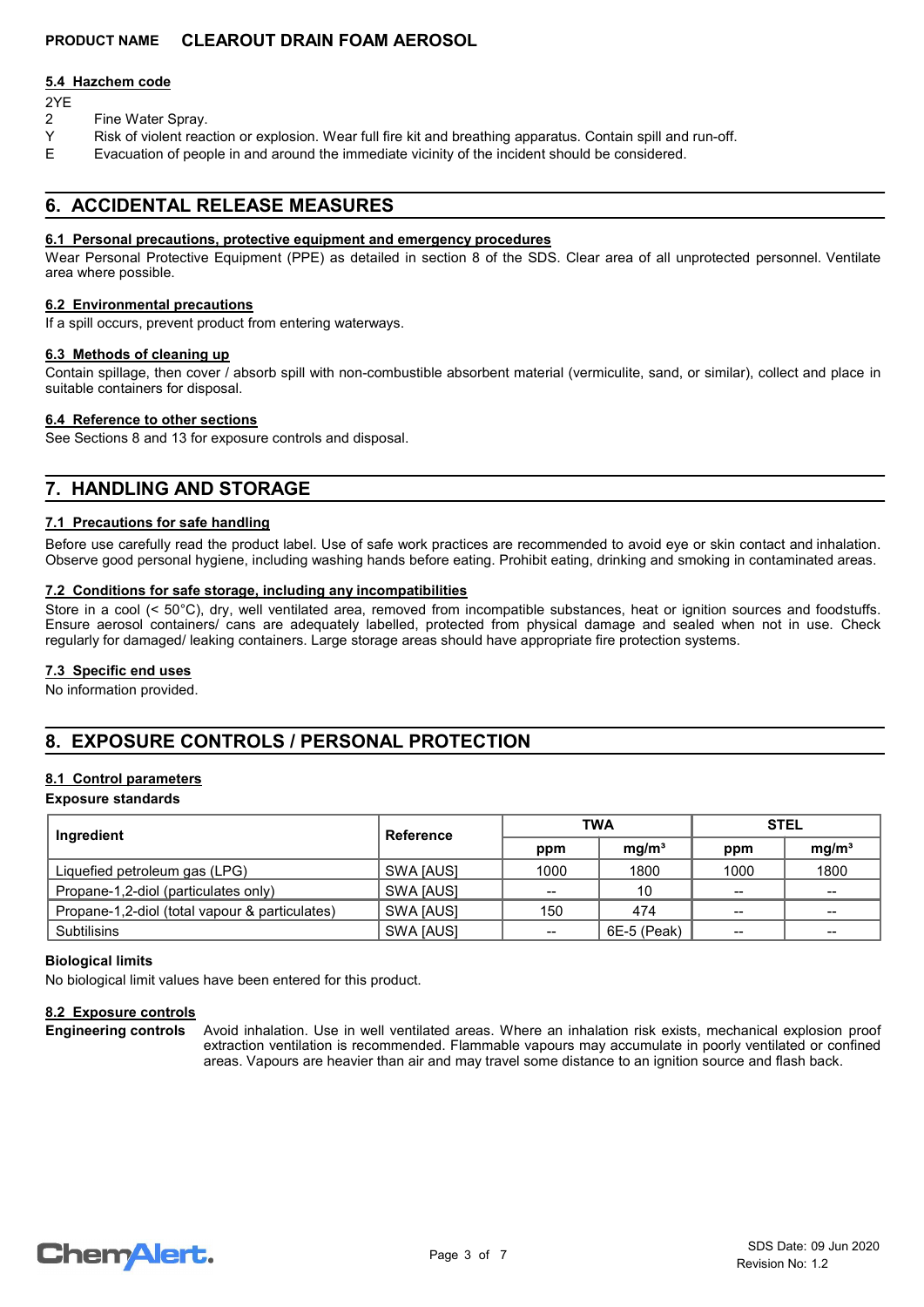### PPE

Eye / Face Wear splash-proof goggles. Hands Wear nitrile or neoprene gloves. Body When using large quantities or where heavy contamination is likely, wear coveralls. Respiratory At high vapour levels, wear a Type A-Class P1 (Organic gases/vapours and Particulate) respirator.



# 9. PHYSICAL AND CHEMICAL PROPERTIES

### 9.1 Information on basic physical and chemical properties

| Appearance                       | FOAM (AEROSOL DISPENSED) |
|----------------------------------|--------------------------|
| Odour                            | <b>ODOURLESS</b>         |
| Flammability                     | EXTREMELY FLAMMABLE      |
| <b>Flash point</b>               | NOT REI FVANT            |
| <b>Boiling point</b>             | NOT AVAILABLE            |
| <b>Melting point</b>             | <b>NOT AVAILABLE</b>     |
| <b>Evaporation rate</b>          | <b>NOT AVAILABLE</b>     |
| рH                               | NOT AVAILABLE            |
| Vapour density                   | NOT AVAILABLE            |
| <b>Specific gravity</b>          | <b>NOT AVAILABLE</b>     |
| Solubility (water)               | <b>SOLUBLE</b>           |
| Vapour pressure                  | <b>NOT AVAILABLE</b>     |
| <b>Upper explosion limit</b>     | NOT RELEVANT             |
| <b>Lower explosion limit</b>     | <b>NOT RELEVANT</b>      |
| <b>Partition coefficient</b>     | <b>NOT AVAILABLE</b>     |
| <b>Autoignition temperature</b>  | <b>NOT AVAILABLE</b>     |
| <b>Decomposition temperature</b> | NOT AVAILABLE            |
| Viscositv                        | <b>NOT AVAILABLE</b>     |
| <b>Explosive properties</b>      | <b>NOT AVAILABLE</b>     |
| <b>Oxidising properties</b>      | <b>NOT AVAILABLE</b>     |
| Odour threshold                  | <b>NOT AVAILABLE</b>     |
|                                  |                          |

# 10. STABILITY AND REACTIVITY

### 10.1 Reactivity

Carefully review all information provided in sections 10.2 to 10.6.

### 10.2 Chemical stability

Stable under recommended conditions of storage.

## 10.3 Possibility of hazardous reactions

Polymerization is not expected to occur.

### 10.4 Conditions to avoid

Avoid heat, sparks, open flames and other ignition sources.

### 10.5 Incompatible materials

Incompatible with oxidising agents (e.g. hypochlorites), acids (e.g. nitric acid), alkalis (e.g. sodium hydroxide), heat and ignition sources.

### 10.6 Hazardous decomposition products

May evolve toxic gases (carbon oxides, hydrocarbons) when heated to decomposition.

# **ChemAlert.**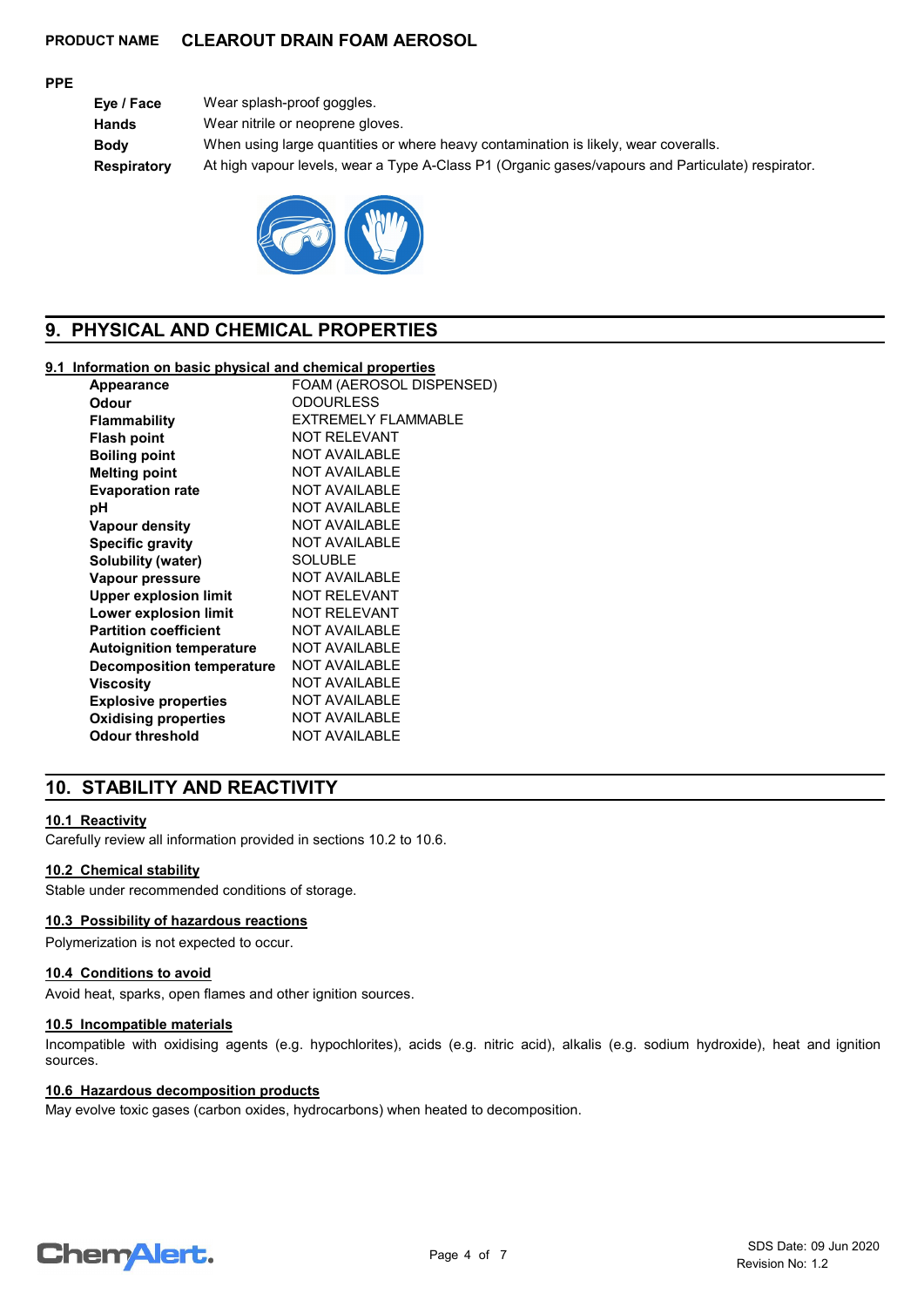# 11. TOXICOLOGICAL INFORMATION

### 11.1 Information on toxicological effects

Acute toxicity

Based on available data, the classification criteria are not met. This product may have the potential to cause adverse health effects if intentionally misused (e.g. deliberately inhaling contents).

### Information available for the ingredients:

| Ingredient                         |                                                                                                                                                                                                                                  | Oral LD50            | <b>Dermal LD50</b>   | <b>Inhalation LC50</b> |
|------------------------------------|----------------------------------------------------------------------------------------------------------------------------------------------------------------------------------------------------------------------------------|----------------------|----------------------|------------------------|
| <b>SUBTILISIN</b>                  |                                                                                                                                                                                                                                  | 1800 mg/kg (rat)     |                      | --                     |
|                                    | PROPYLENE GLYCOL (PROPANE-1,2-DIOL)                                                                                                                                                                                              | > 2080 mg/kg (quail) | 20800 mg/kg (rabbit) | --                     |
| POLYVINYL ALCOHOL (PVA)            |                                                                                                                                                                                                                                  | 14700 mg/kg (mouse)  |                      |                        |
| <b>Skin</b>                        | Not classified as an irritant. Contact may result in mild irritation, drying and defatting of the skin, rash and<br>dermatitis.                                                                                                  |                      |                      |                        |
| Eye                                | Not classified as an eye irritant. Contact may cause discomfort, lacrimation and redness.                                                                                                                                        |                      |                      |                        |
| <b>Sensitisation</b>               | Inhalation of enzyme aerosols may cause sensitisation.                                                                                                                                                                           |                      |                      |                        |
| <b>Mutagenicity</b>                | Not classified as a mutagen.                                                                                                                                                                                                     |                      |                      |                        |
| Carcinogenicity                    | Not classified as a carcinogen.                                                                                                                                                                                                  |                      |                      |                        |
| <b>Reproductive</b>                | Not classified as a reproductive toxin.                                                                                                                                                                                          |                      |                      |                        |
| STOT - single<br>exposure          | Not classified as causing organ damage from single exposure. However, over exposure may result in mild<br>irritation of the nose and throat, with coughing. High level exposure may result in dizziness, nausea and<br>headache. |                      |                      |                        |
| <b>STOT</b> - repeated<br>exposure | Not classified as causing organ damage from repeated exposure.                                                                                                                                                                   |                      |                      |                        |
| <b>Aspiration</b>                  | Ingestion is considered unlikely due to product form.                                                                                                                                                                            |                      |                      |                        |

# 12. ECOLOGICAL INFORMATION

### 12.1 Toxicity

Ecotoxicity study of this preparation is not available; however, all the ingredients in this product are readily biodegradable.

### 12.2 Persistence and degradability

No information provided.

### 12.3 Bioaccumulative potential

No information provided.

### 12.4 Mobility in soil

No information provided.

### 12.5 Other adverse effects

No information provided.

### 13. DISPOSAL CONSIDERATIONS

### 13.1 Waste treatment methods

For small amounts, absorb contents with sand or similar and dispose of to an approved landfill site. Do not puncture or incinerate aerosol cans. Contact the manufacturer/supplier for additional information (if required). Waste disposal Legislation **Dispose of in accordance with relevant local legislation.** 

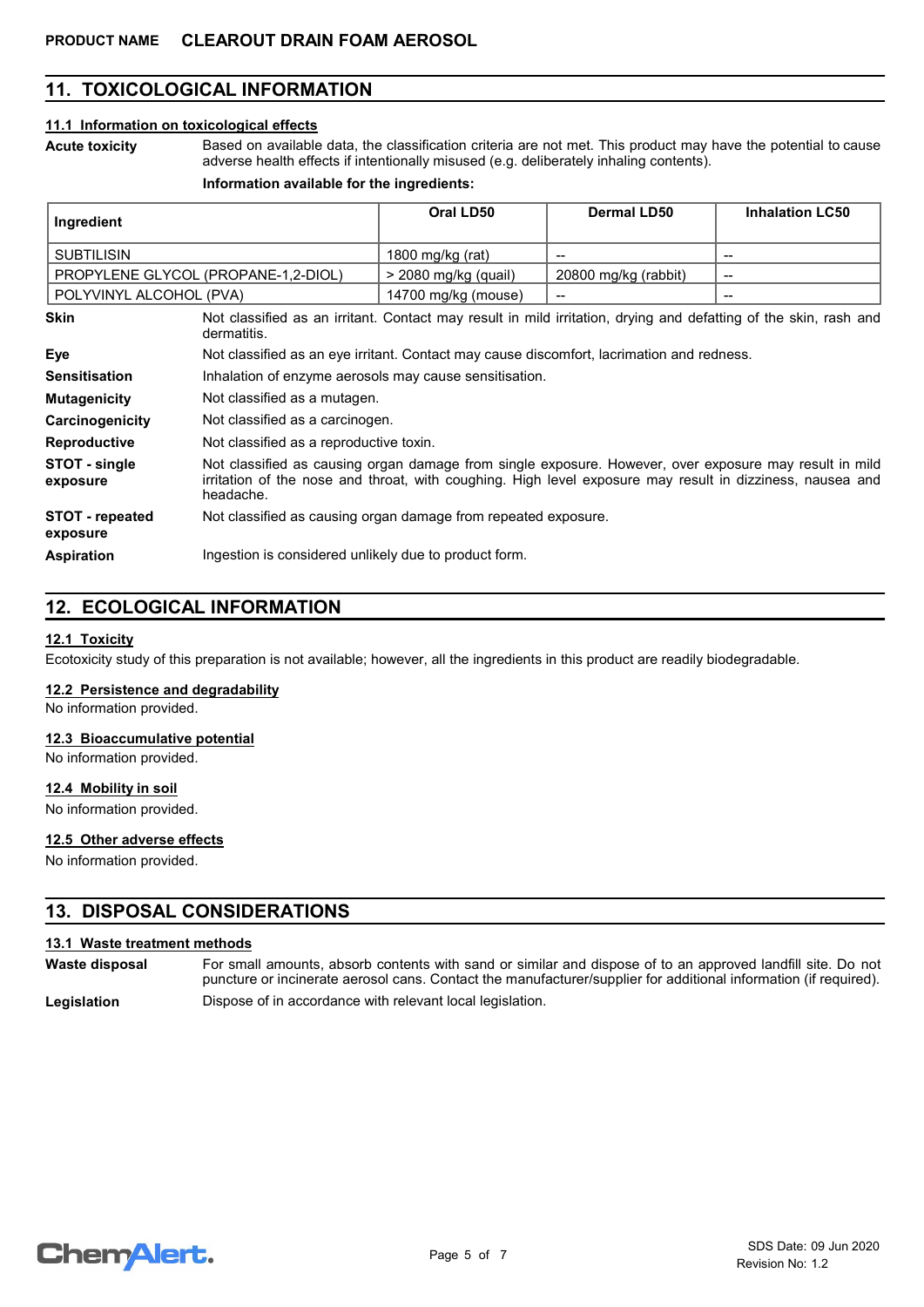# 14. TRANSPORT INFORMATION

### CLASSIFIED AS A DANGEROUS GOOD BY THE CRITERIA OF THE ADG CODE



|                                     | <b>LAND TRANSPORT (ADG)</b> | <b>SEA TRANSPORT (IMDG / IMO)</b> | AIR TRANSPORT (IATA / ICAO) |
|-------------------------------------|-----------------------------|-----------------------------------|-----------------------------|
| 14.1 UN Number                      | 1950                        | 1950                              | 1950                        |
| 14.2 Proper<br><b>Shipping Name</b> | <b>AEROSOLS</b>             | <b>AEROSOLS</b>                   | <b>AEROSOLS</b>             |
| 14.3 Transport<br>hazard class      | 2.1                         | 2.1                               | 2.1                         |
| 14.4 Packing Group                  | None allocated.             | None allocated.                   | None allocated.             |

### 14.5 Environmental hazards

Not a Marine Pollutant

#### 14.6 Special precautions for user

| Hazchem code | 2YF        |
|--------------|------------|
| <b>GTEPG</b> | 2D1        |
| EmS          | $F-D, S-U$ |

# 15. REGULATORY INFORMATION

### 15.1 Safety, health and environmental regulations/legislation specific for the substance or mixture

A poison schedule number has not been allocated to this product using the criteria in the Standard for the Uniform Scheduling of Medicines and Poisons (SUSMP). Poison schedule

- Safework Australia criteria is based on the Globally Harmonised System (GHS) of Classification and Labelling of Chemicals. Classifications
- AUSTRALIA: AICS (Australian Inventory of Chemical Substances) All components are listed on AICS, or are exempt. Inventory listings

# 16. OTHER INFORMATION

Additional information

AEROSOL CANS may explode at temperatures approaching 50°C.

RESPIRATORS: In general the use of respirators should be limited and engineering controls employed to avoid exposure. If respiratory equipment must be worn ensure correct respirator selection and training is undertaken. Remember that some respirators may be extremely uncomfortable when used for long periods. The use of air powered or air supplied respirators should be considered where prolonged or repeated use is necessary.

PERSONAL PROTECTIVE EQUIPMENT GUIDELINES:

The recommendation for protective equipment contained within this report is provided as a guide only. Factors such as form of product, method of application, working environment, quantity used, product concentration and the availability of engineering controls should be considered before final selection of personal protective equipment is made.

### HEALTH EFFECTS FROM EXPOSURE:

It should be noted that the effects from exposure to this product will depend on several factors including: form of product; frequency and duration of use; quantity used; effectiveness of control measures; protective equipment used and method of application. Given that it is impractical to prepare a report which would encompass all possible scenarios, it is anticipated that users will assess the risks and apply control methods where appropriate.